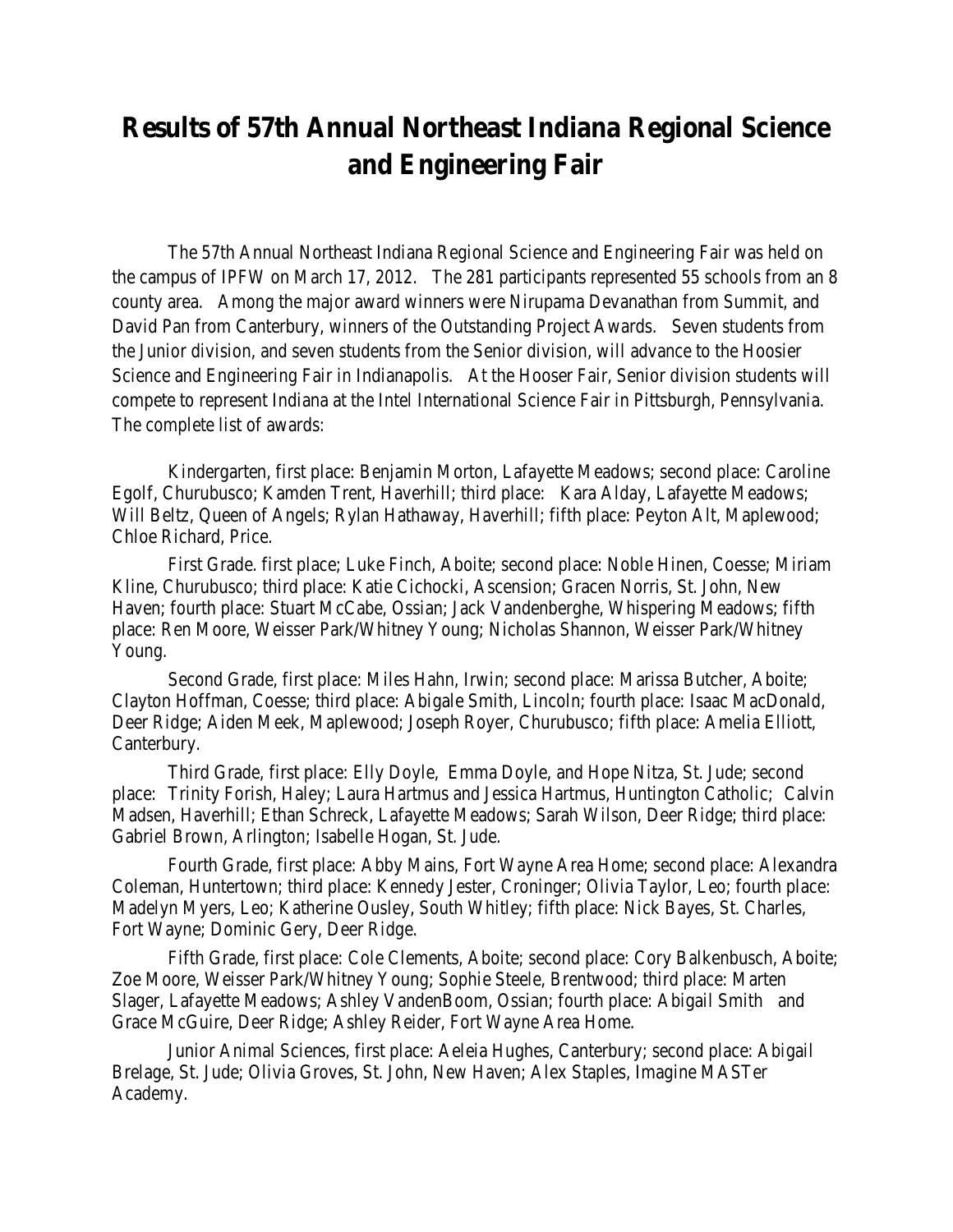Junior Behavioral and Social Sciences, first place: Mary Rumsey, Woodside; second place: Elizabeth Musco, Queen of Angels.

Junior Cellular & Mollecular Biology, first place: Nirupama Devanathan, Summit; second place: Ruth Alliger, Ascension.

Junior Chemistry, first place: Nick Pavalec, Canterbury; second place: Hannah Hobson, Fort Wayne Area Home; third place: Max DiFilippo, St. Charles, Fort Wayne; Jarrod Price, Woodside; fourth place: Jaden Peffley, St. John, New Haven.

Junior Computer Science, first place: Ethan Anderson, Fort Wayne Area Home.

Junior Energy & Transportation, first place: Audra Gierscher, Maple Creek; second place: Davis Lamm, Canterbury; third place: Bo Geyer, Canterbury; fourth place: Devin Bobay, St. Charles, Fort Wayne.

Junior Electrical & Mechanical Engineering, first place: Matthew Schreck, Summit; second place: Samantha Weldon, St. Jude; third place: Christopher Lutz, Summit; fourth place: Andrew Danielson, Sunnybrook; Payton Johnson, Woodside; Patrick Morr, St. Vincent de Paul.

Junior Materials & Bioengineering Engineering, first place: Cecilia Gierscher, Maple Creek; second place: Kyle Weingartner, St. Charles, Fort Wayne; fifth place: Stephanie Hanic, Most Precious Blood.

Junior Environmental Sciences, first place: Madison Howell, Summit; second place: Erin Bell, Ascension; Claire Schroeder and Rebecca Schroeder, St. Jude.

Junior Medicine & Health Sciences, first place: Luke Fisher, St. John, New Haven; second place: Madison Hartz, Northeast Region Home Schools; Hayley Richard, St. Jude; fourth place: Brionna Lee, Sharp Creek; fifth place: Braelyn Deeter, Sharp Creek; Kenzie Thornsbury, Sharp Creek.

Junior Microbiology, first place: Annalee Neiger, Ascension.

Junior Physics and Astronomy, first place: Sabrina Beaver, Canterbury; second place: Zach Vachon, St. John, New Haven; third place: Timothy Koller, Faith Christian Academy; fourth place: Brendan Leach, St. Charles, Fort Wayne.

Junior Plant Sciences, first place: Allison Volk, Summit.

Senior Animal Sciences, first place: Fawaz Hasnain, Homestead.

Senior Behavioral and Social Sciences, first place: Elyssa Warren, Fort Wayne Area Home.

Senior Cellular & Mollecular Biology, first place: Rathnam Venkat, Northeast Region Home Schools.

Senior Computer Science, first place: David Pan, Canterbury; second place:

Jiwon Park and Sang Jun Park, Homestead.

Senior Electrical & Mechanical Engineering, first place: Steven Cooklev, Homestead.

American Chemical Society, \$150 and Invitation to Annual Dinner Meeting: Hannah Hobson, Fort Wayne Area Home; Nick Pavalec, Canterbury.

American Psychological Association, certificate: Elyssa Warren, Fort Wayne Area Home.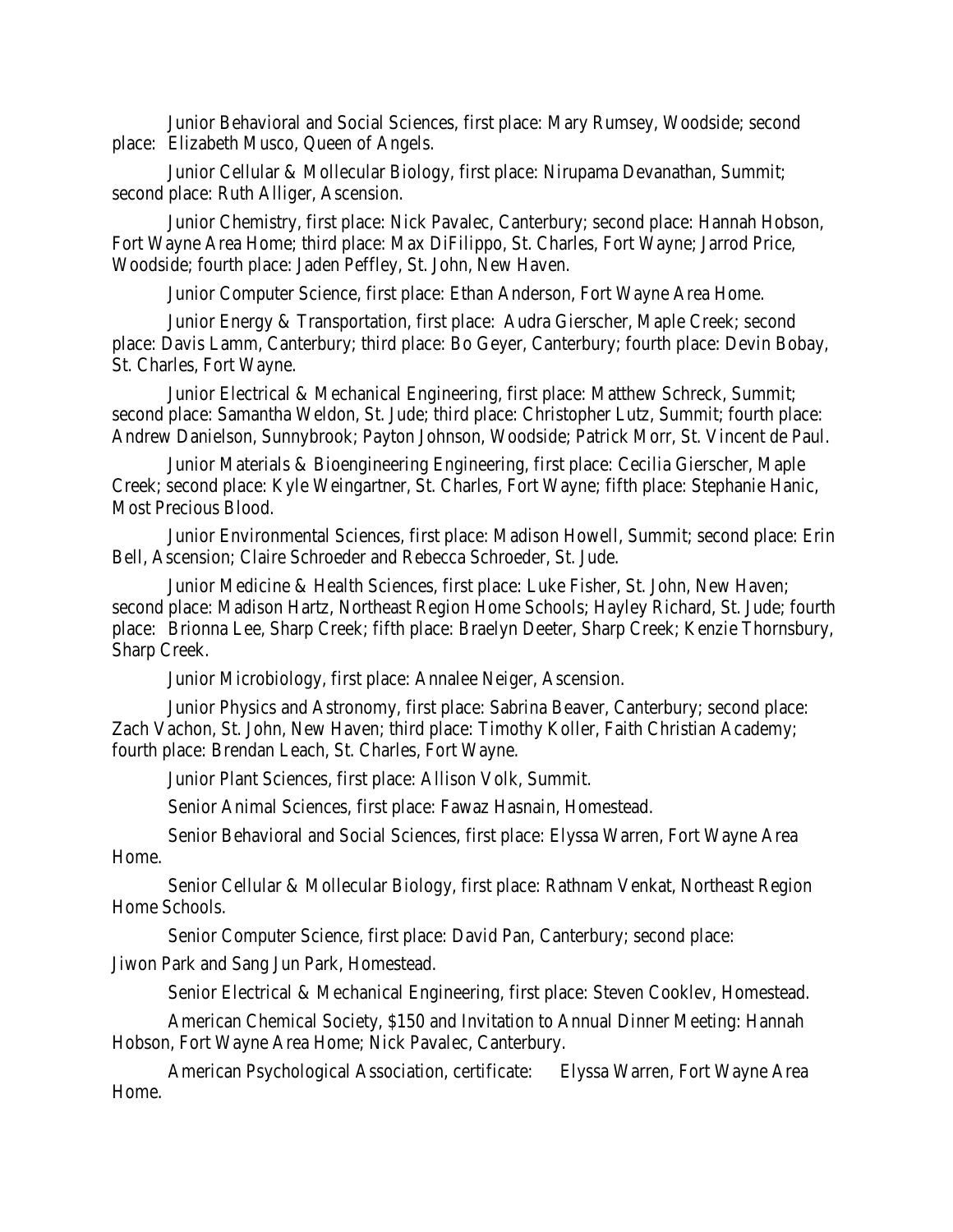Arthur G. and Eunice E. Kurtz Memorial Award, sponsored by Kevin Kurtz, \$150, Davis Lamm, Canterbury; \$100, Audra Gierscher, Maple Creek; \$75, Ethan Anderson, Fort Wayne Area Home; \$50, Bo Geyer, Canterbury; Fawaz Hasnain, Homestead.

ASM Materials Education Foundation, certificate & medallion: Cecilia Gierscher, Maple Creek.

Broadcom MASTERS, certificate and chance to apply for national competition: Ethan Anderson, Fort Wayne Area Home; Nirupama Devanathan, Summit; Bo Geyer, Canterbury; Audra Gierscher, Maple Creek; Aeleia Hughes, Canterbury.

Fort Wayne Children's Zoo Healthy Planet Award, \$50 zoo gift certificate: Cameron Barton, Lincoln.

Fort Wayne City Utilities Water Resource Award, engraved plaque: Davis Lamm, Canterbury; Nick Bayes, St. Charles, Fort Wayne.

Fox Island Alliance, membership, certificate and \$50: Fawaz Hasnain, Homestead; Davis Lamm, Canterbury; Nick Bayes, St. Charles, Fort Wayne; membership, certificate and \$25: Luke Finch, Aboite; Mary Rumsey, Woodside.

Huntington University, certificate and \$50: Fawaz Hasnain, Homestead; David Pan, Canterbury; Sang Jun Park and Jiwon Park, Homestead; Rathnam Venkat, Northeast Region Home Schools.

Intel Excellence in Computer Science Award, \$200 and Certificate: David Pan, Canterbury.

IPFW Department of Psychology, \$50 gift certificate: Elyssa Warren, Fort Wayne Area Home.

Institute of Electrical and Electronic Engineers; \$100: Logan Cox, Brentwood; Andrew Danielson, Sunnybrook; \$50: Steven Cooklev, Homestead; Audra Gierscher, Maple Creek.

Isaac Knapp District Dental Society Award; \$50 and certificate: Madison Hartz, Northeast Region Home Schools; Skylar Kiess and Rylie Parker, Covington.

Ivy Tech Community College; full scholarship: David Pan, Canterbury.

Little River Wetlands Project; \$25 gift certificate and membership:Bo Geyer, Canterbury;Audra Gierscher, Maple Creek; Davis Lamm, Canterbury; Mary Rumsey, Woodside.

Mu Alpha Theta Mathematics Honor Society, certificate: David Pan, Canterbury.

National Oceanic & Atmospheric Administration, certificate & medallion: Davis Lamm, Canterbury.

National Society of Professional Engineers, certificate, lapel pin: Audra Gierscher, Maple Creek.

Northeast Indiana Veterinary Medical Association, cash award: Charniece Gage-Scroggins, Harris; Lillian Holzinger, Huntington Catholic; Grace Steensma, Oak View; Olivia Groves, St. John, New Haven; Aeleia Hughes, Canterbury.

Purdue University School of Agriculture \$50 and certificate: Fawaz Hasnain, Homestead; certificate: Davis Lamm, Canterbury.